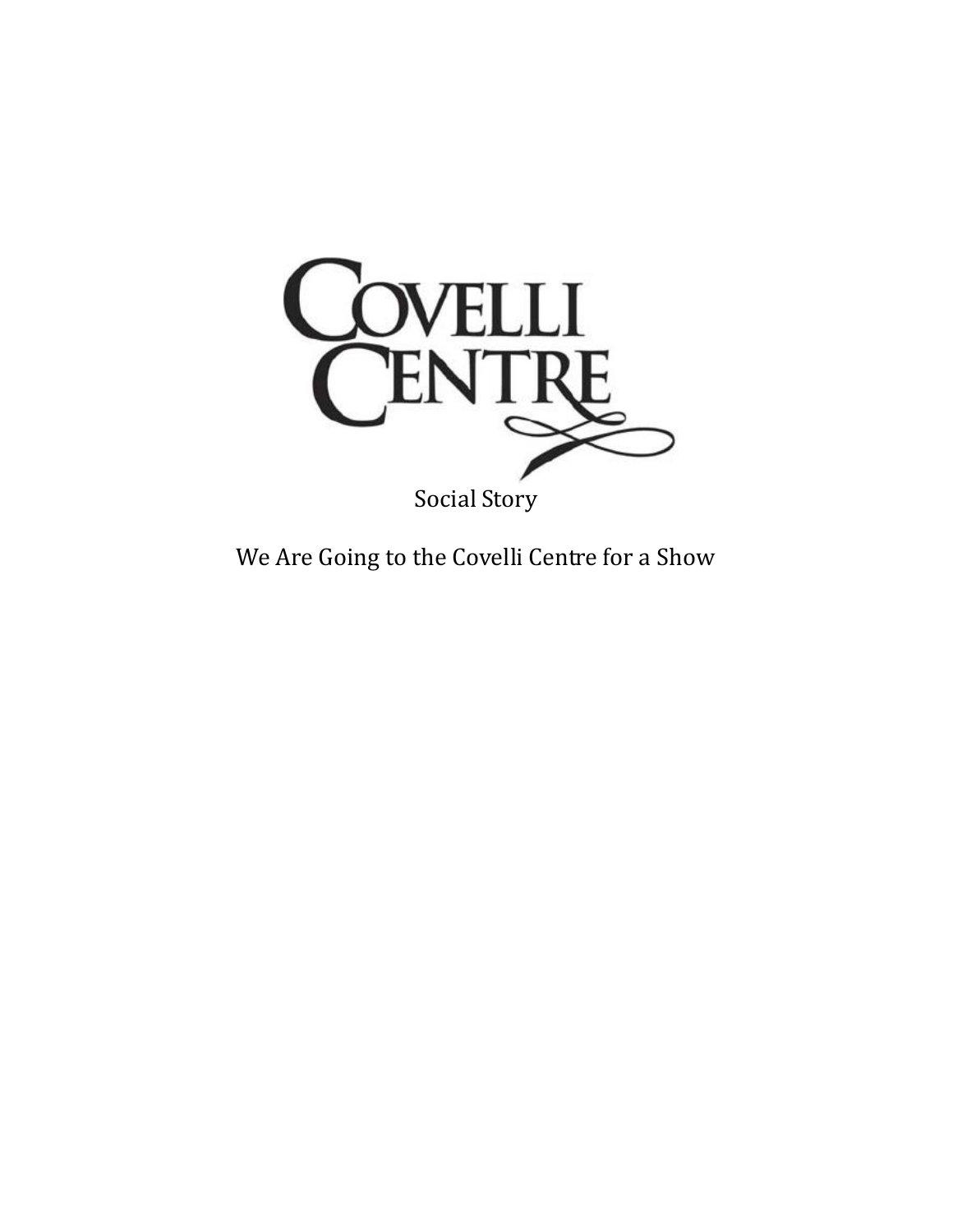I am going to a special live performance at the Covelli Centre.



Everyone needs a ticket to get inside the theatre. Sometimes I may have to wait quietly and patiently till it's our turn.

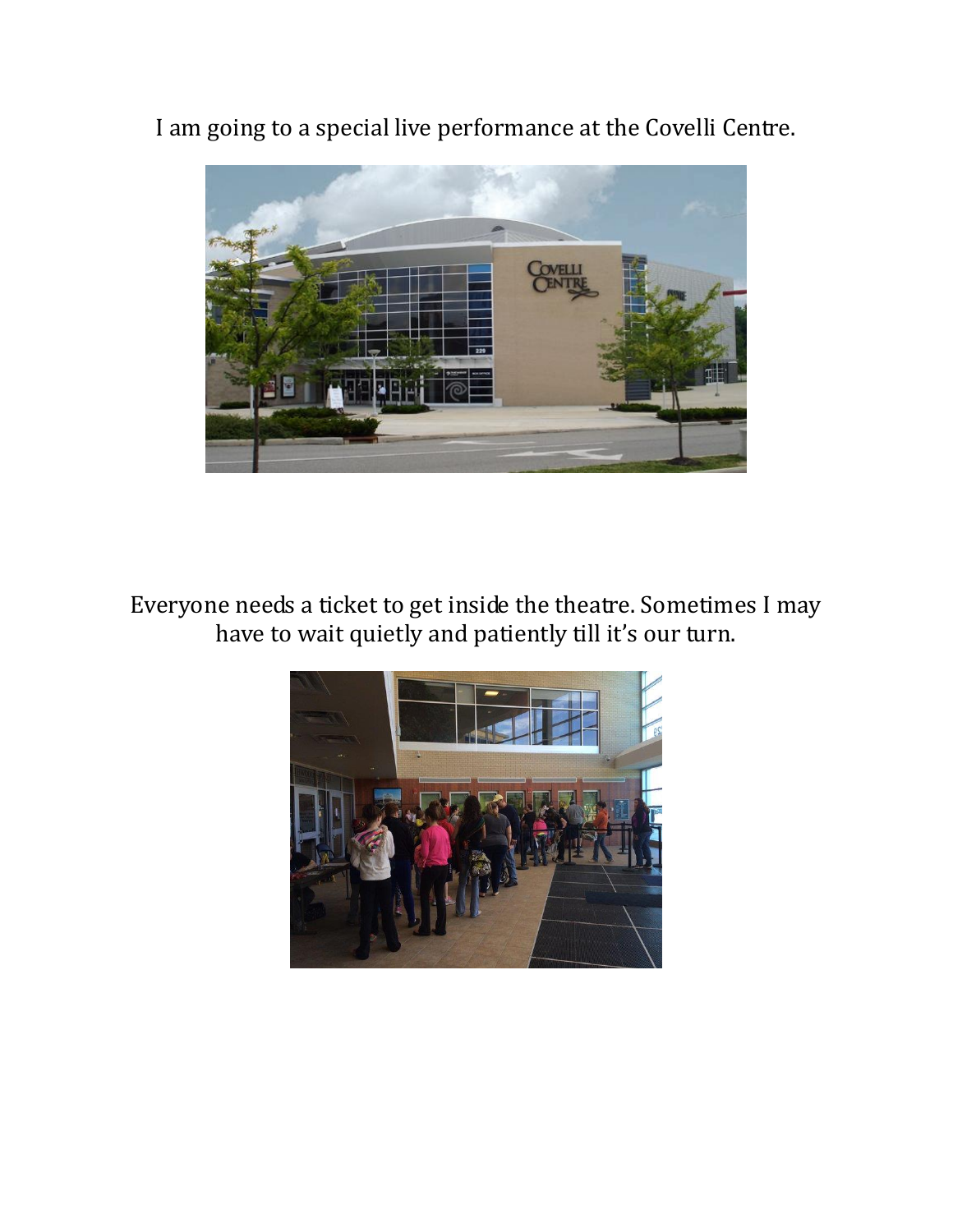We will have to go put our purse or bags in a plastic box and walk through a metal detector. The metal detector will only beep and flash a light if we have something metal on us.



As I enter the main lobby, an usher will scan my ticket. The scanner will beep.

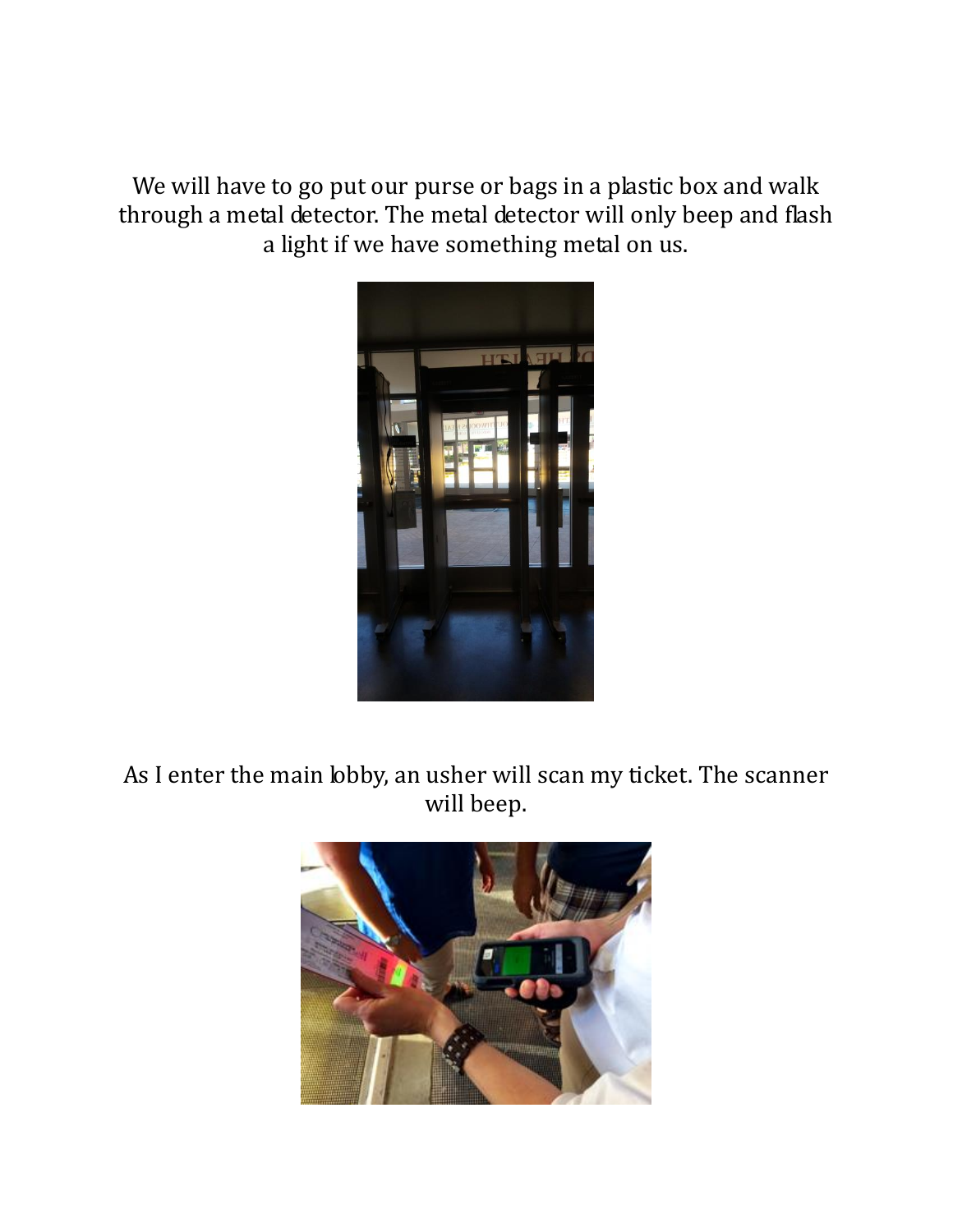I will enter the main lobby. There will be lots of people and a lot of noise. In the lobby I can participate in activities, buy souvenirs, get refreshments and even use the restroom.



I will look at my ticket and find my section number. I can then look up at the signs in the lobby to find the section number that matches my ticket.

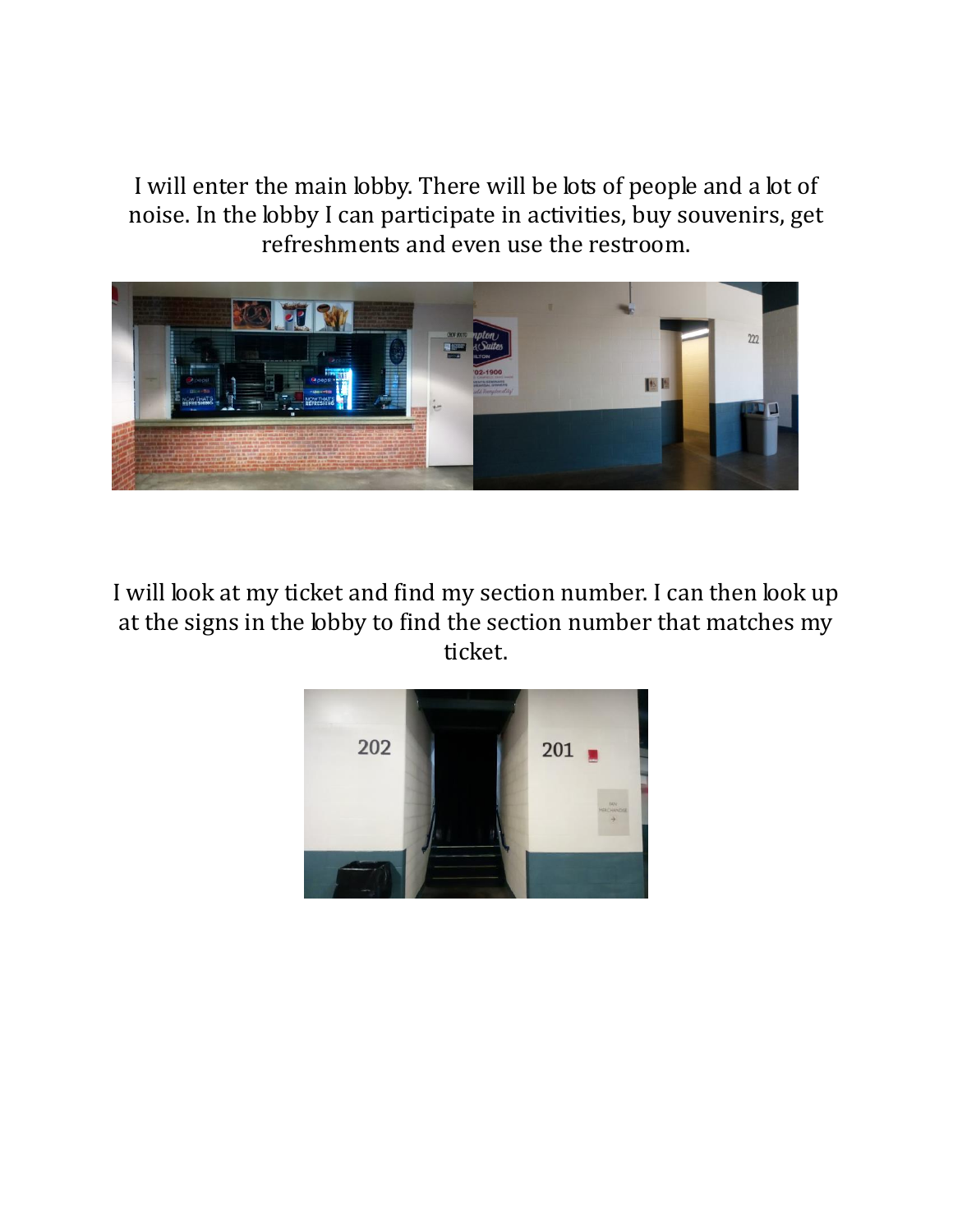I may have to go upstairs to get to my section for my seat. I may have to wait my turn and show an usher my ticket for help to find my seat.



Sometimes a theatre may be crowded. To get to my seat, I may walk in front of other people, and other people may walk in front of me to get to their seats. There may be people I don't know sitting close to me.

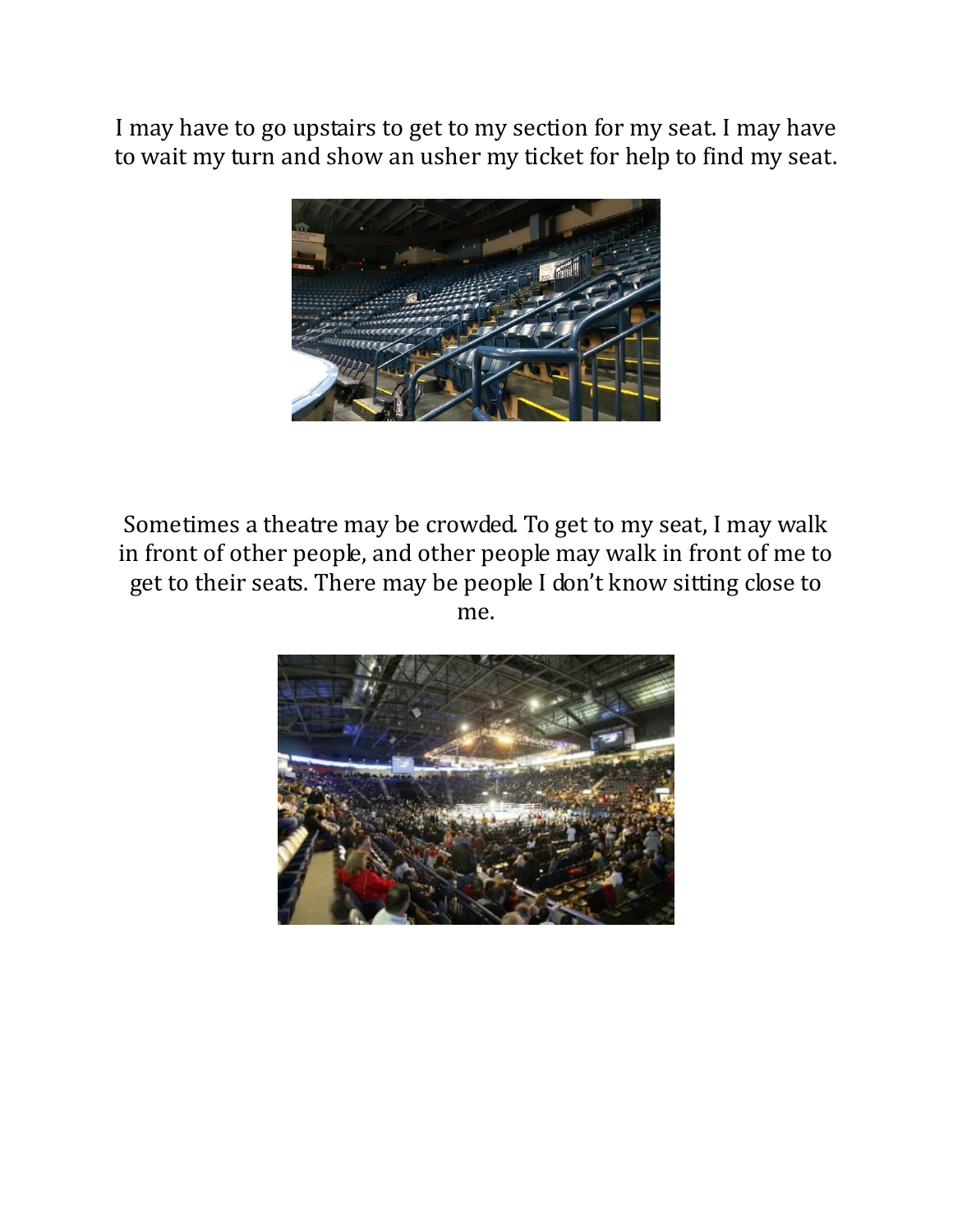The lights may flash and someone may get on the microphone to help me know that the show is about to start and that I should take my seat. At the beginning of the show, the lights will darken. Everyone, including myself, will be quiet, so that we can hear the show.



There may be things that make me nervous like loud noises and lights. I can: use headphones to cover my ears, ask for glasses for eyes to block bright lights, hold my parent's hand, or ask for a fidget to play with, or even ask to take a break.

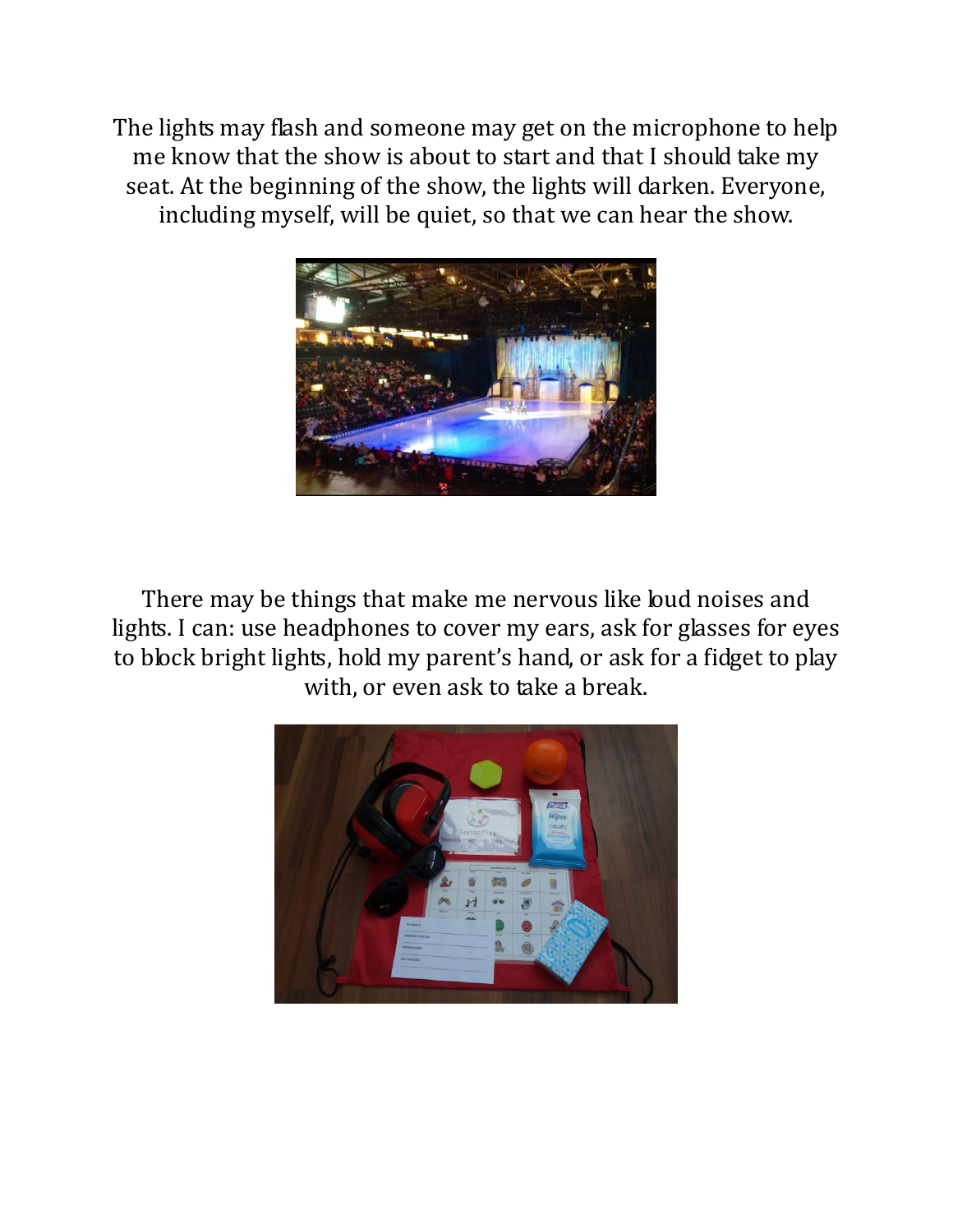There might be a break in the middle of the show where the lights come back on and the show stops. If I need to use the bathroom or get a snack this is a good time to do that.



When the show is over, the lights will come back on and everyone will leave the theatre. The aisles may be crowded as everyone exits. I will wait my turn to use the aisle and exit through the doors.



I had a great time at the Covelli Centre!